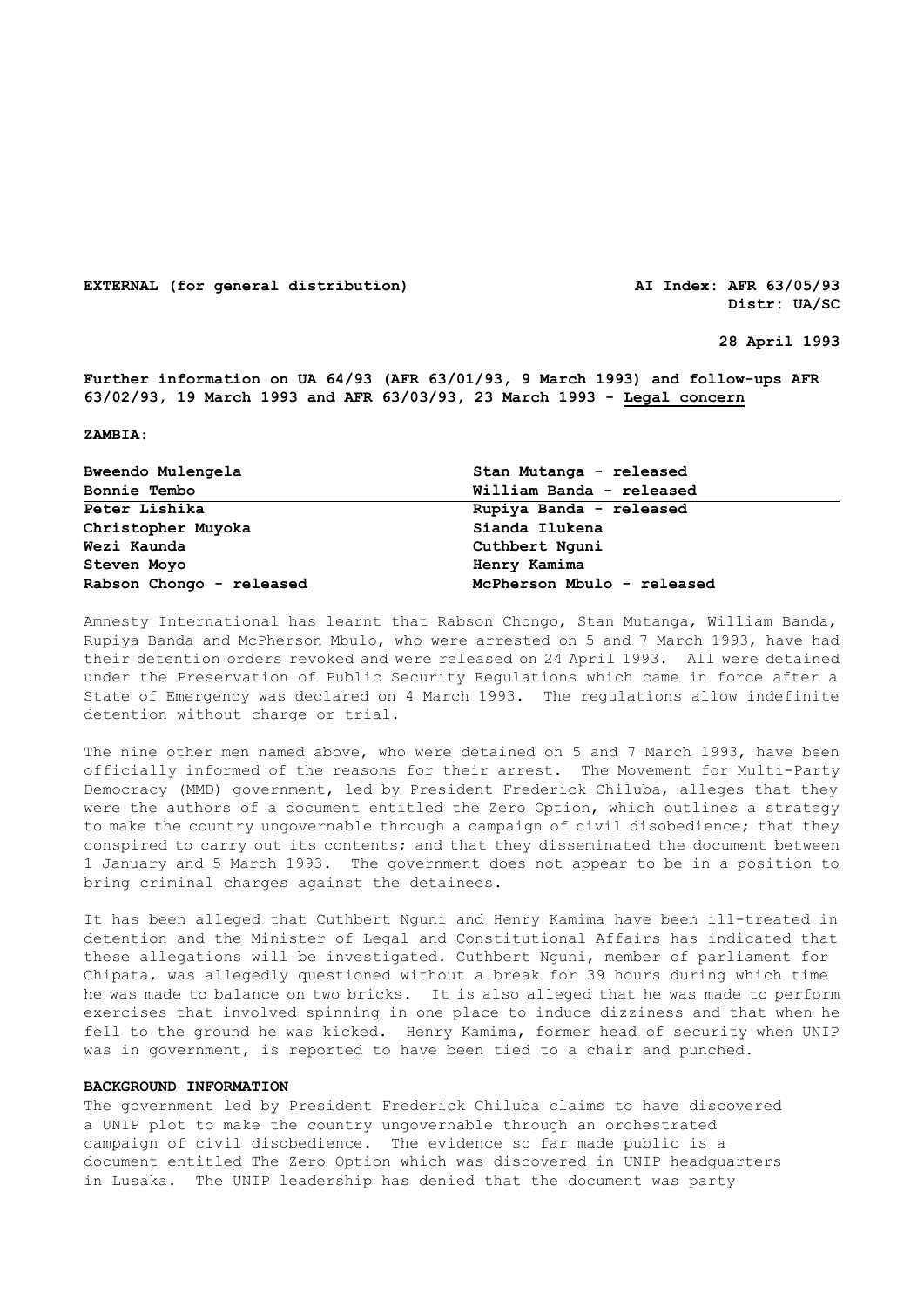policy. The authorities claim to have subsequently uncovered a second document which gives details of a coup plot.

# **FURTHER RECOMMENDED ACTION: Please send telegrams/telexes/airmail letters in English or your own language:**

- expressing concern at the continuing detention without charge or trial of the nine United National Independence Party (UNIP) members named above (please select two or three names from the list as examples) who Amnesty International believes may be prisoners of conscience detained for their non-violent opposition to the government;

## **Page 2 of 3FU 64/93**

- expressing Amnesty International's opposition to administrative detention procedures which provide for indefinite detention without charge or trial;

- expressing concern at allegations that Cuthbert Nguni and Henry Kamima have been physically ill-treated;

- welcoming the announcement by the Minister for Legal and Constitutional Affairs that allegations of ill-treatment would be investigated but urging that these investigations be independent and impartial and that the government makes public their findings;

- welcoming the release of Rabson Chongo, Stan Mutanga, William Banda, Rupiya Banda and McPherson Mbulo and William Banda and urging that all the other detainees be released if they are not to be charged with a recognisably criminal offence and brought promptly to a fair trial.

## **APPEALS TO**

1) His Excellency Frederick Chiluba **Salutation: Your Excellency** President of the Republic of Zambia Office of the President State House PO Box 30208 Lusaka, Zambia **Telegrams: President Chiluba, Lusaka, Zambia Telexes: 41998 or 41460** 2) The Hon. Newstead Zimba **Salutation: Dear Minister** Minister of Home Affairs Ministry of Home Affairs PO Box 32862 Lusaka, Zambia **Telegrams: Hon. Newstead Zimba, Minister of Home Affairs, Lusaka, Zambia Telexes: 40344**  3) The Hon. Vernon Mwaanga **Salutation: Dear Minister** Minister of Foreign Affairs Ministry of Foreign Affairs Charter House PO Box 50069 Lusaka, Zambia **Telegrams: Hon. Vernon Mwaanga, Minsiter of Foreign Affairs, Lusaka, Zambia Telexes: 41290**